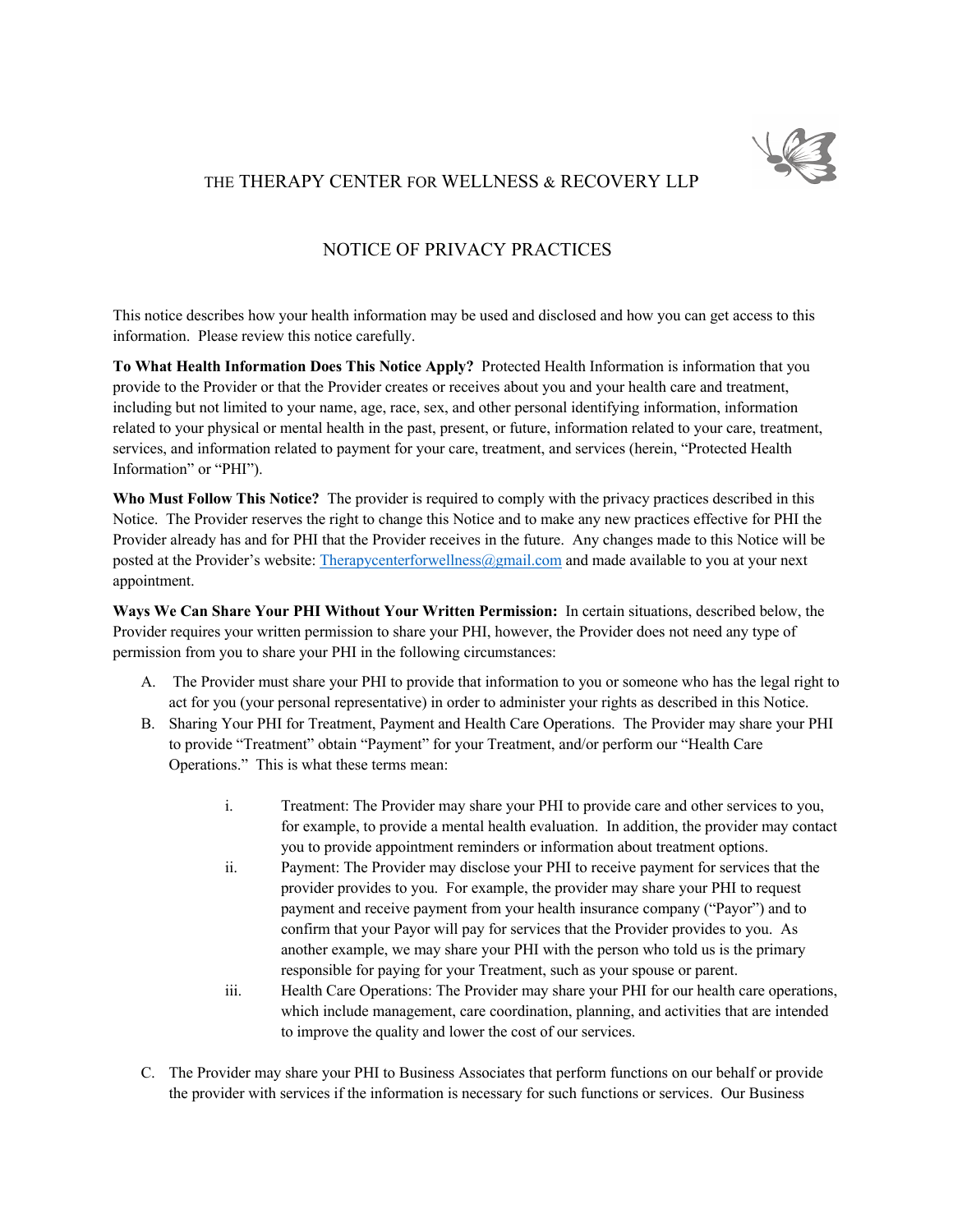Associates are required both by law and under contract with the Provider to protect the privacy of your PHI and are not allowed to share any information other than as required by law or specified in our contract.

- D. Data Breach Notification Purposes. The Provider may share your PHI to provide you with notice about the unauthorized acquisition, access, or disclosure of your PHI.
- E. Public Health Activities. The Provider is required or is permitted by law to report your PHI to certain government agencies and others. For example, the provider may share your PHI for the following:
	- i. To report to public health authorities for the purpose of preventing or controlling disease, injury, or disability;
	- ii. As required in investigations by government bodies, including but not limited to licensing boards, health departments, and police;
	- iii. To report known or suspected abuse or neglect to the appropriate public child protective services agency;
	- iv. To report to your employer as required under laws addressing work related illnesses and injuries or workplace medical surveillance; and
	- v. To attempt to prevent or lessen a serious and imminent threat to a person for the public's health or safety or to certain government agencies with special functions such as the United States Department of State.
- F. Health Oversight Activities. The Provider may share your PHI with a health oversight agency that oversees the health care system and ensures the rules of government health programs, such as Medicaid, are being followed.
- G. Judicial and Administrative Proceedings. The Provider may share your PHI in the course of a judicial or administrative proceeding, including but not limited to in response to a Court Order or other lawful process.
- H. Law Enforcement Purposes. The Provider may share your PHI with the police or other law enforcement officials as required or permitted by law, or in compliance with a Court Order or Warrant.
- I. Decedents. The Provider may share your PHI with a Coroner, funeral director, or Medical Examiner, as authorized by law.
- J. Workers' Compensation. The Provider may share your PHI as permitted by or required by State Law relating to workers' compensation or other similar programs.
- K. As Otherwise Required By Law. The Provider may share your PHI when required to do so by law, rule, or regulation not otherwise referred to above.

# **Uses and Disclosures of Your PHI Requiring Your Written Permission:**

For any purpose other than the ones described above, the Provider may only share your PHI when you grant the Provider your written permission ("Authorization"). For example, you will need to give the Provider your Authorization to share your PHI with other people you identify, such as family members or friends.

Sharing Your Highly Confidential Information: Federal and State law requires special privacy protections for certain highly confidential information about you, which includes any portion of your health information that is (1) kept in psychotherapy notes, (2) about mental health and development disabilities services, (3) about alcohol and drug abuse prevention, Treatment and referral, (4) about HIV/AIDS testing, diagnosis, or Treatment, (5) about sexually transmitted disease (6) about genetic testing, (7) about child abuse and neglect, (8) about sexual assault, or (9) about in Vitro Fertilization (IVF)(Collectively, "Highly Confidential Information"). Before the provider shares any of your Highly Confidential Information for a purpose other than those permitted or required by the law, the Provider must obtain your Authorization.

**Your Rights Regarding Your PHI:** Although your record is the physical property of the Provider, you have the following rights: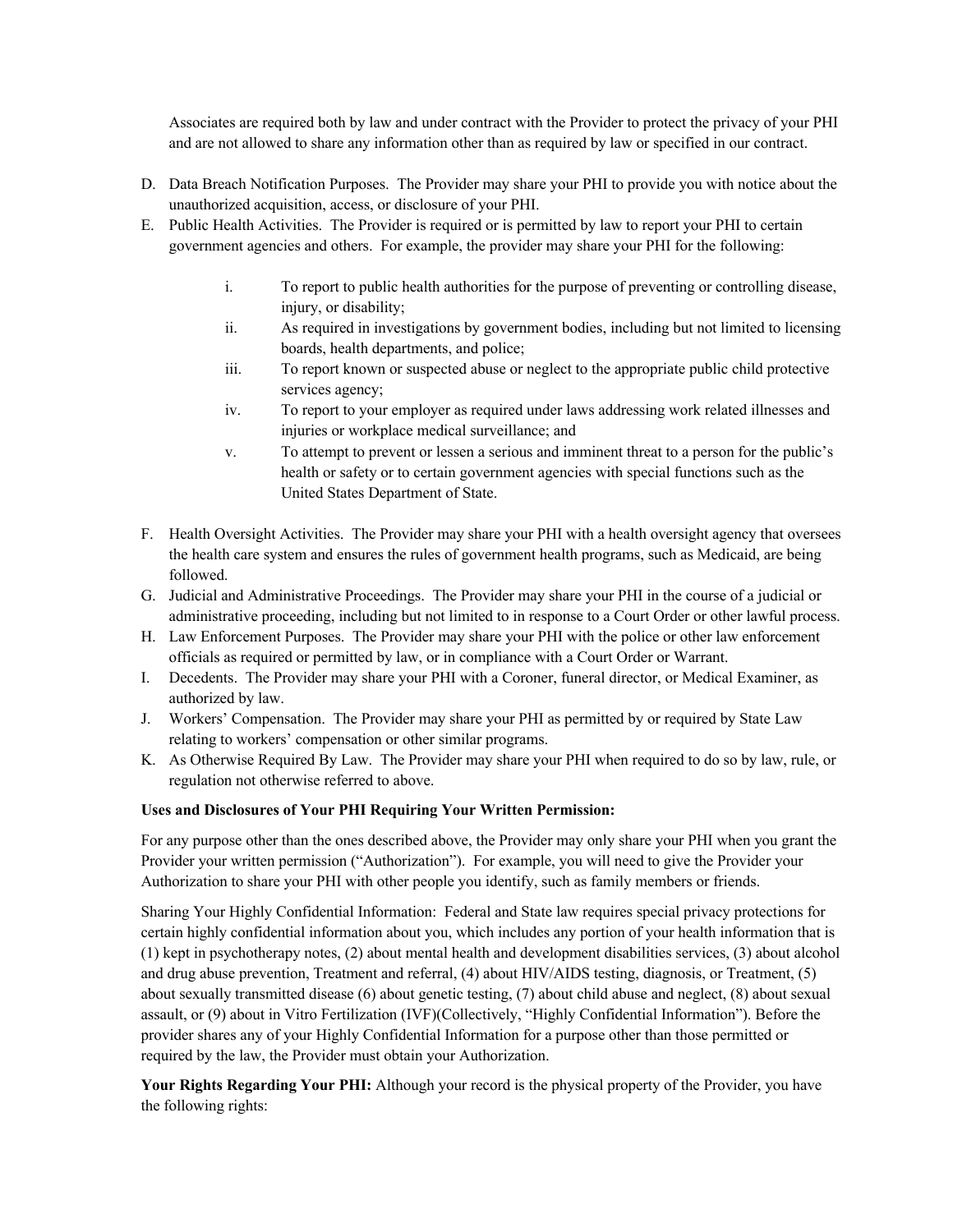#### **You have the right to be informed of our privacy practices.**

Our practices related to protecting the privacy of your PHI are described in the Notice. You have the right to a paper copy of this Notice. When you first become our client, the Provider will ask you to sign an Acknowledgment of Receipt of this Notice indicating that you have received a paper copy of this notice. You may also obtain a paper copy of this Notice anytime you visit.

A current version of this Notice can also be viewed on our website at therapycenterforwellness@gmail.com. Even if you have access to this Notice electronically, you are still entitled to a paper copy.

Submit your written request for a paper copy of this Notice to the Provider at 4511 Miller Rd. Flint, MI 48507.

### **You have the right to request access to your PHI.**

You have the right to inspect and/or obtain your PHI that may be used to make decisions about your care. Usually, this includes medical and billing records. In some cases, you may receive a summary.

To inspect and/or obtain a copy of your PHI, you must submit a written request to the Provider at 4511 Miller Rd. Flint, MI 48507. The Provider may charge a reasonable fee for any copies.

In certain circumstances, the provider may deny your request to inspect and/or copy. For example, you may not inspect and/or receive a copy of (i) psychotherapy notes, (ii) information collected for use in a civil, criminal, or administrative action, and/or (iii) certain PHI that is otherwise collected by law. If you are denied access to your PHI, you may request that the denial be reviewed. Please call the Provider at 810-228-4300 if you have further questions.

### **You have the right to request that the Provider disclose your PHI to others.**

If you would like specific items of your PHI to be sent to someone else (for example to an attorney or to your employer), you must complete and sign our Authorization to Disclose Information Form. The Provider may charge a reasonable fee for any copies.

The Authorization to Disclose Information form is available at 4511 Miller Rd. Flint MI 48507.

When the provider receives your completed Authorization to Disclose Information form, the Provider cannot and does not guarantee that the person to whom the information is provided will not disclose the information.

You may revoke your Authorization to Disclose Information form at any time, in writing, by mailing your revocation request to the provider at 4511 Miller Rd. Flint, MI 48507. Your revocation is effective upon our receipt, except if the Provider has already acted based on your Authorization to Disclose Information form.

#### **You have the right to request that the provider correct your PHI.**

You have the right to ask the provider to correct PHI the Provider maintains about you if you believe the PHI is inaccurate or incomplete. Your request must be in writing and provide the reasons for the requested correction. The Provider will review your request and either make the correction or let you know why the Provider thinks our information is accurate and/or complete. If the Provider denies your request, you may give the provider a written statement disagreeing with our decision that the Provider will keep with your PHI.

To request a correction to your PHI, mail your request to the provider at 4511 Miller Rd. Flint, MI 48507.